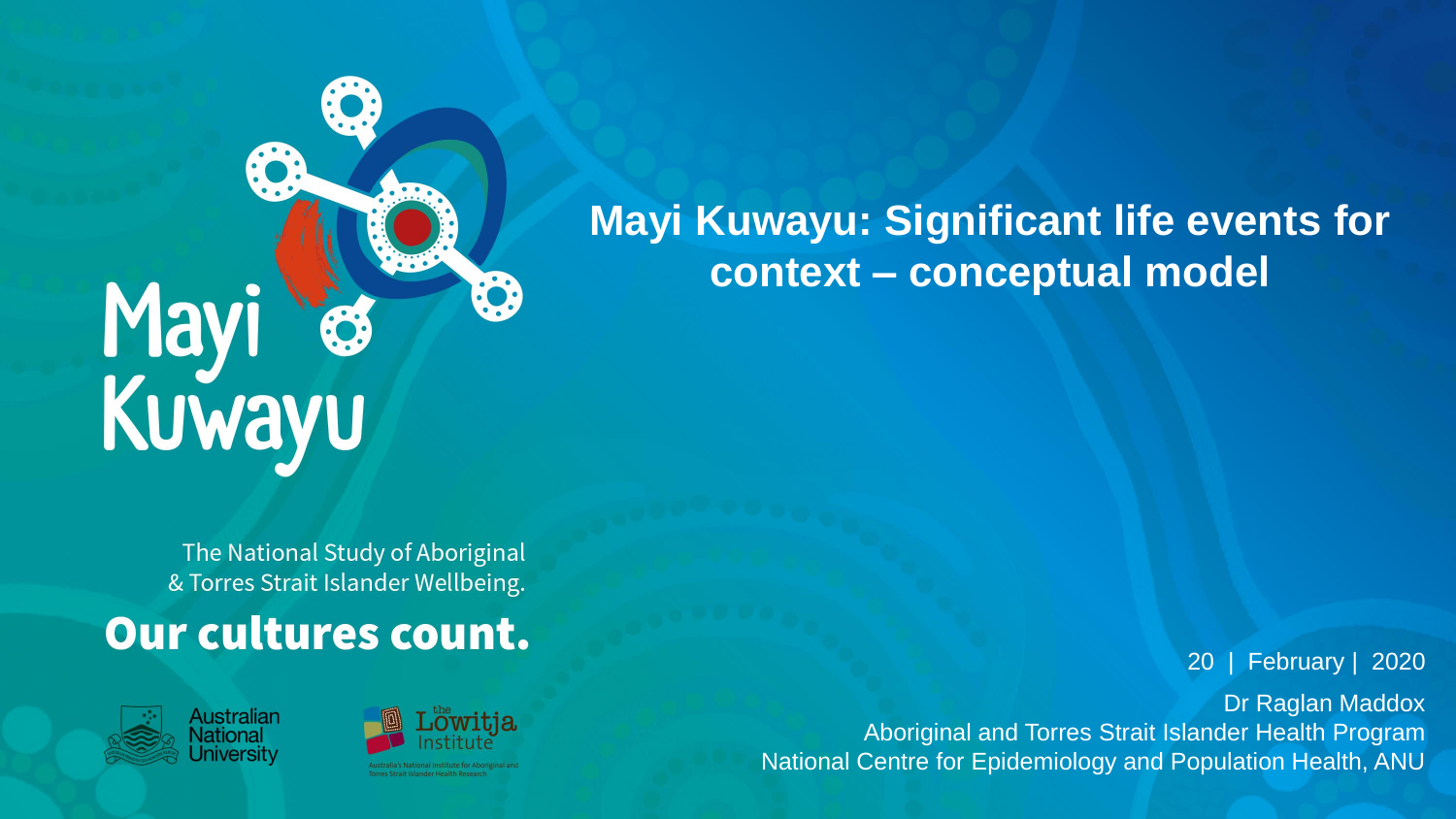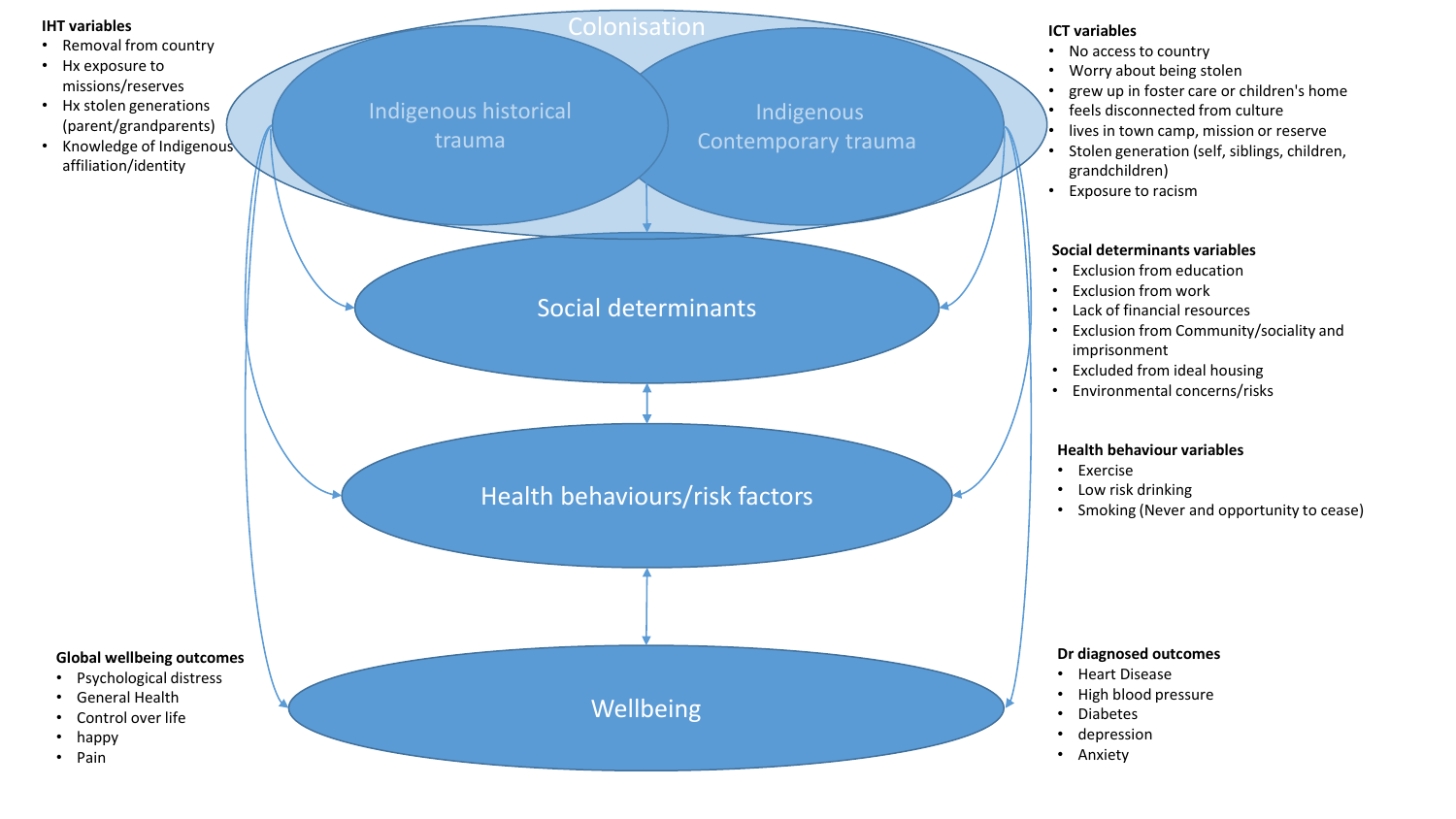## What can affect peoples life chances?

| Moved to missions/Reserves | Removals | Intergenerational trauma                        | Birth<br>ಡ<br>Child development | events<br>Early life | socialisation                   | Identity formation | School education | Socialisation/Connection | in control of life<br>Feeling | Health risk factors | money<br>bue<br>dol | revitalisation<br>$\infty$<br>Language | with elders<br>Being | Connected to Country | Family/mob<br>Belonging | /discrimination<br>Racism | and participation<br>Knowledge |
|----------------------------|----------|-------------------------------------------------|---------------------------------|----------------------|---------------------------------|--------------------|------------------|--------------------------|-------------------------------|---------------------|---------------------|----------------------------------------|----------------------|----------------------|-------------------------|---------------------------|--------------------------------|
| Intergenerational          |          | <b>Antenatal &amp;</b><br>development<br>period |                                 |                      | <b>Broad societal exposures</b> |                    |                  |                          |                               |                     |                     | <b>Culture specific exposures</b>      |                      |                      |                         |                           |                                |